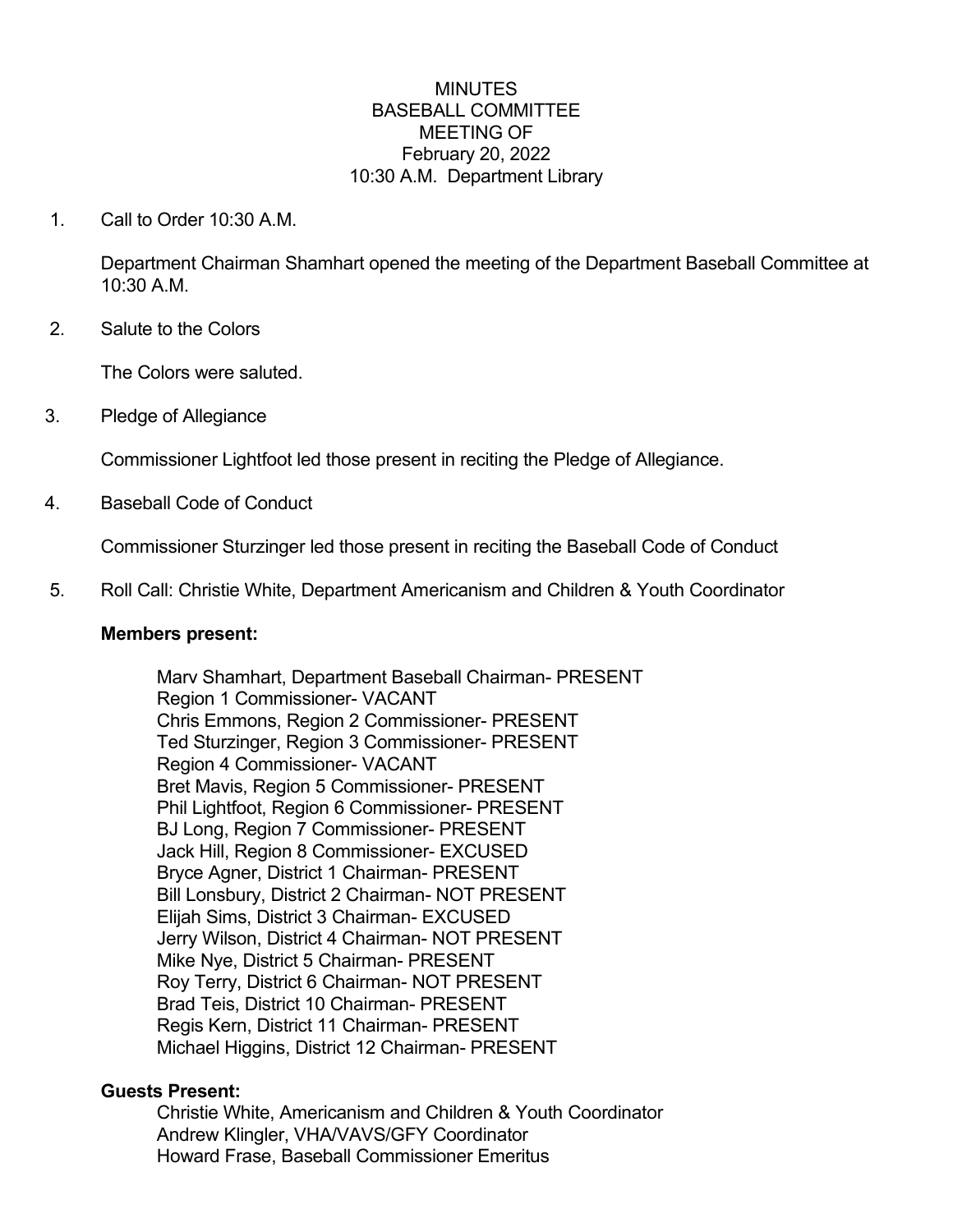## 6. Reading of Previous Minutes

Michael Higgins, District 12 Chairman moved, seconded by Phil Lightfoot, Region 6 Commissioner to approve the minutes of the last meeting.

# **MOTION PASSED**

7. National Rule Changes – 6 rule changes. Pitching rule. Can't fake tag. Player recruiting. National Tournament Registration. Suspended games. Minimum active players. (see attached National Commission Report).

8. Junior and Senior Tournament Dates

a. Junior- July 14-17, 2022

b. Senior- July 25-29, 2022- Regional Games must be finished and winner sent to Department by July 21st.

9. Team Fees. Insurance from K&K was close to the same amount as last year. Chairman Shamhart proposed to set the Junior fees at \$500.00 and Senior fees at \$600.00

Chris Emmons, Region 2 Commissioner, motioned to set the Junior fees to \$500.00 and the Senior fees to \$600.00, seconded by Phil Lightfoot, Region 6 Commissioner.

Discussion- Christie notified the committee that Baseball lost money every year, and we should not make the fees too low. However, we should not have a drastic increase because we are working on new fundraising and sponsorships. Brad Teis, 10<sup>th</sup> District Chairman, mentioned that the American Legion is coming out with a license plate and the DEC approved that all the money from the plates will go to legion baseball.

The motion was repeated. Chris Emmons, Region 2 Commissioner, motioned to set the Junior fees to \$500.00 and the Senior fees to \$600.00, seconded by Phil Lightfoot, Region 6 Commissioner.

# **MOTION PASSED**

a. Junior- \$500.00 b. Senior- \$600.00

10. National Regional Tournament Dates – a. August 3rd-7th, 2022

Marv asked the committee to send their Region Tournament dates to Department as soon as they have them set. Winner packets need to be turned in to Department by July 21<sup>st</sup>.

11. Background Check & Abuse Awareness Training

a. Must be completed with proof of AAT- Certificate needs to be printed out and will be good for 2 years. Everyone needs to do it, Commission, Chairmen, Coaches, Managers, anyone that is involved with the athletes. All training will be though Protect Youth Sports. Once you complete your background check, an email will be sent and you will be sent a link for your Abuse Awareness Training.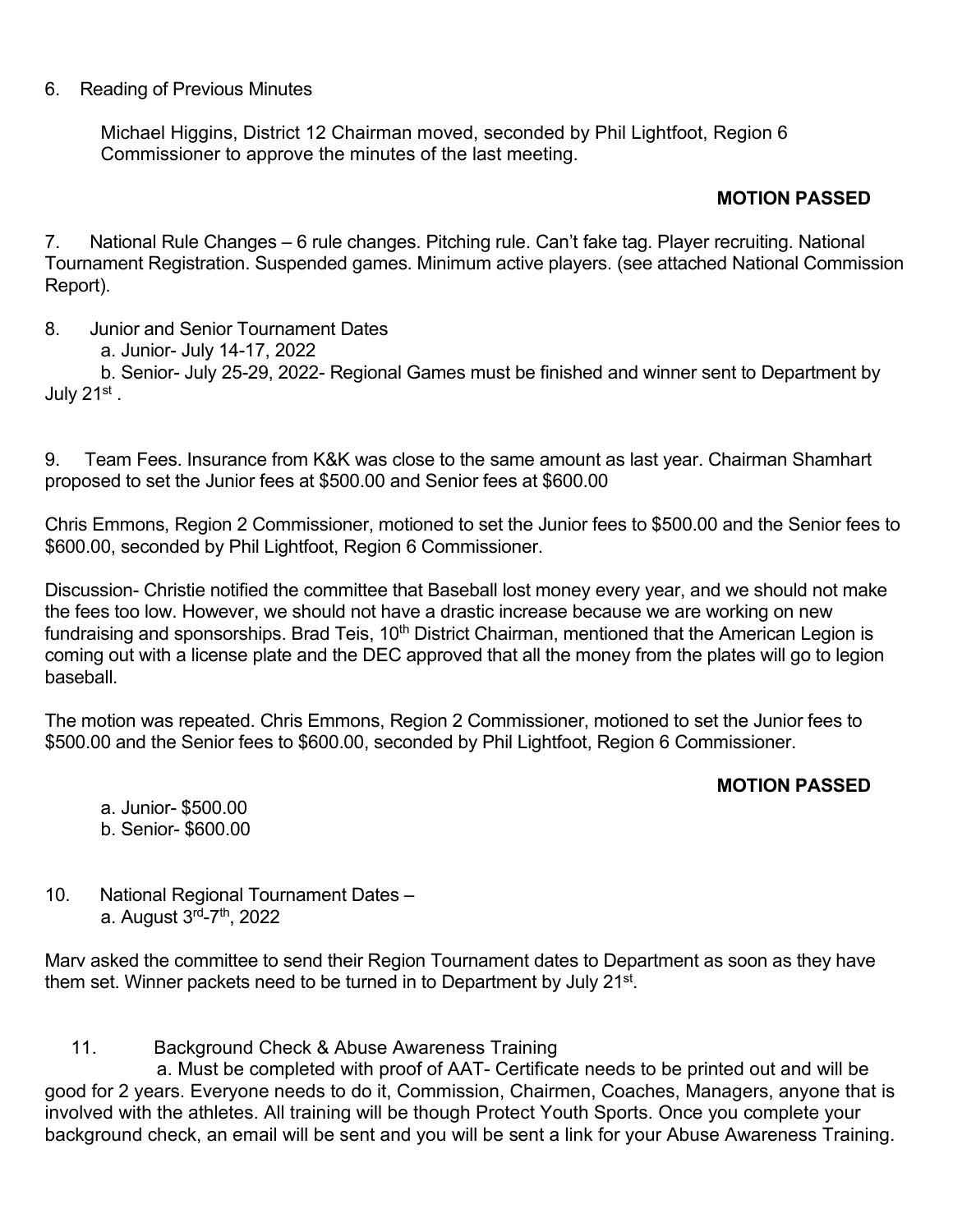## 12. Uniforms

a. Legion Baseball Patch- No Patch, No Play. Must be attached fully to the uniform. Sewn, Velcro, etc. Not a bobby pin. If the player does not have a patch, he cannot enter the game. If the coach has the player enter him in the game, the player and coach will be removed from the game. Silk screen patches are legal.

## 13. New Business

a. Region 1 Commissioner- Bryce Agner

Region 1 Commissioner, Richard Beeker has passed away. Bryce Agner has agreed to take over the Region 1 Commissioner duties.

Bret Mavis, Region 5 Commissioner, motioned to move Bryce Agner to the Region 1 Commissioner position, seconded by Chris Emmons, Region 2 Commissioner.

# **MOTION PASSED**

b. Girls Softball

Brad Teis, 10<sup>th</sup> District Chairman, suggests that if people are interested, they should start at Post level and District Level. There would need to be a resolution made. Chris Emmons, Region 2 Commissioner, will be finding out information from his contact at NALC about how North Carolina started their softball teams.

- 14. Old Business
	- a. Bret Mavis, Region 5 Commissioner, wanted to reiterate that pictures of all teams need to be taken and sent to Christie at Department as soon as the teams are formed before they play their first game.
	- b. Phil Lightfoot, Region 6 Commissioner mentioned that the maximum teams in the Department Junior Tournament will be 8 teams.
	- c. Email is [albdistrict@gmail.com](mailto:albdistrict@gmail.com) and password is District10.
- 15. Meeting Adjourned at 11:30AM until Coaches and Managers meeting at 1:00PM

#### COACHES AND MANAGERS MEETING DEPARTMENT EXECUTIVE COMMITTEE ROOM 1:00PM

- 16. The meeting with the Baseball Coaches and Managers was called to order at 1:00PM
- 17. Salute to Colors
- 18. Teams Present
	- a. Napoleon
	- b. Lancaster
	- c. Fredericktown
	- d. Zanesville
	- e. Marietta
	- f. Beverly/Lowell
	- g. Wayne County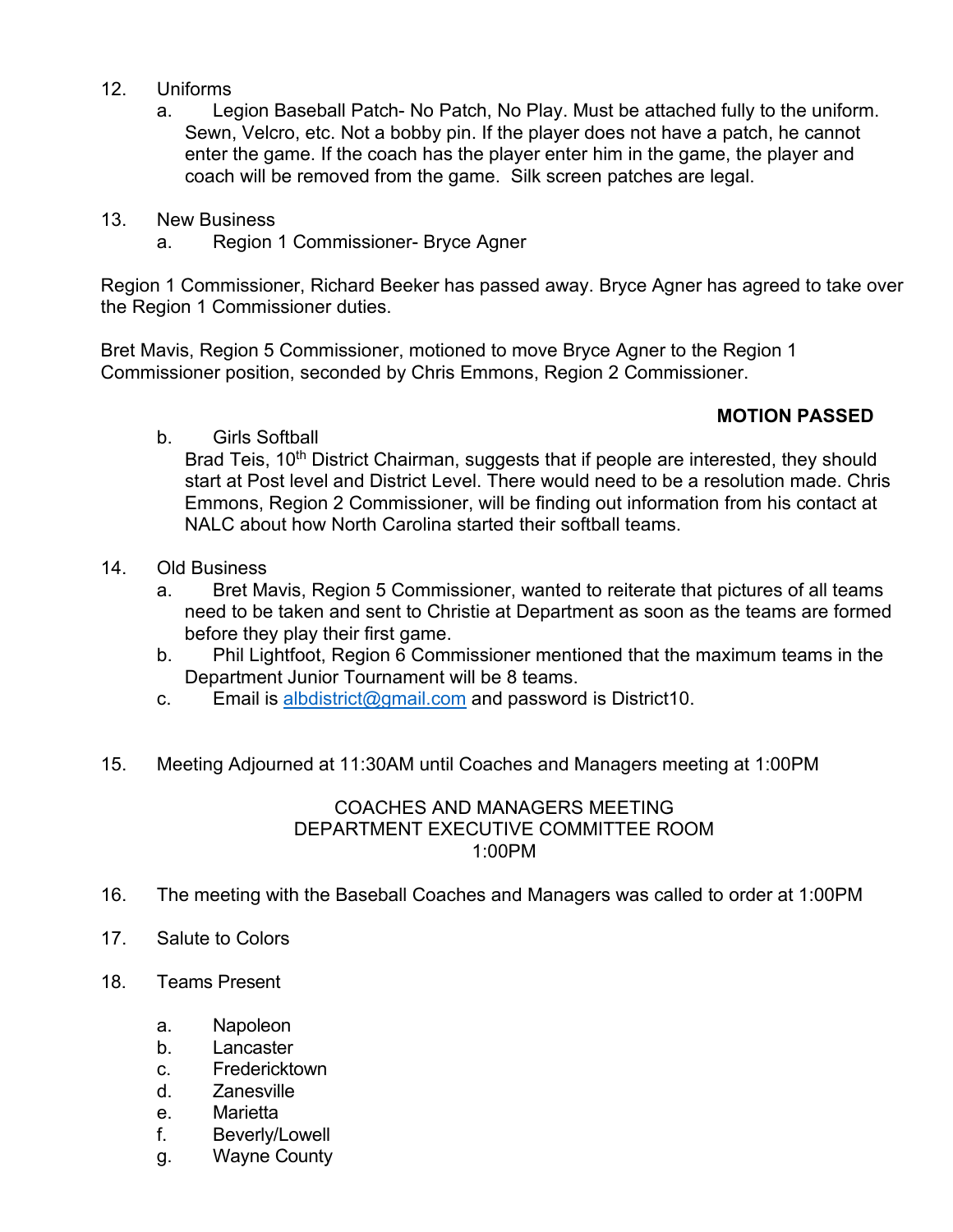- h. Utica
- i. Sylvania
- j. Athens
- k. Westerville
- l. New Phildelphia
- 19. Department Baseball Chairman Shamhart went over the National Rule Changes. Pitching Rule. Fake Tag. Player Recruiting. National Tournament Registration. Suspended Games. Minimum Active Players.
- 20. General liability and personal accident Insurance was discussed so the teams knew the price differences.
- 21. Background checks- ALL team managers and coaches need fill out the background check form online. They will not be permitted to be around the athletes unless the background checks are approved. As soon as their background checks are completed on Protect Youth Sports, and email will be sent with a link to take the Sexual Abuse Awareness Training. Once complete, you will receive an electronic certificate. There will be no athlete interaction without an approved background check and sexual abuse awareness training certificate. The website for the sexual abuse awareness training is on National's Baseball website where you sign in to register your teams.
- 22. Junior and Senior Tournament dates were mentioned. Dates can be found in the Ohio Rulebook as well as the Department Website ohiolegion.com/baseball. Junior Regional Winners need to be sent to Phil Lightfoot by July 11<sup>th</sup>. Senior Regional Winners need to be sent to Christie White by July 21st.
- 23. Game 1- 9:00AM- Away- Region 8

Game 1- 9:00AM- Home- Region 4

Game 3- 2:00PM- Away- Region 3

Game 3- 2:00PM- Home- Region 2

Game 2- 11:30AM- Away- Region 6

Game 2- 11:30AM- Home- Region 1

Game 4- 4:30PM- Away- Region 5

Game 4- 4:30PM- Home- Region 7

- 24. Discussion about players that live in Region 1 but play for Region 2. Players need to play for the team closest to their house. If a player wants to play for a different team or Region, they need to be signed off on to play for another team by the Team that is closest to the player's house.
- 25. Tema fees were discussed. Junior fees are \$500.00 and Senior fees are \$600.00